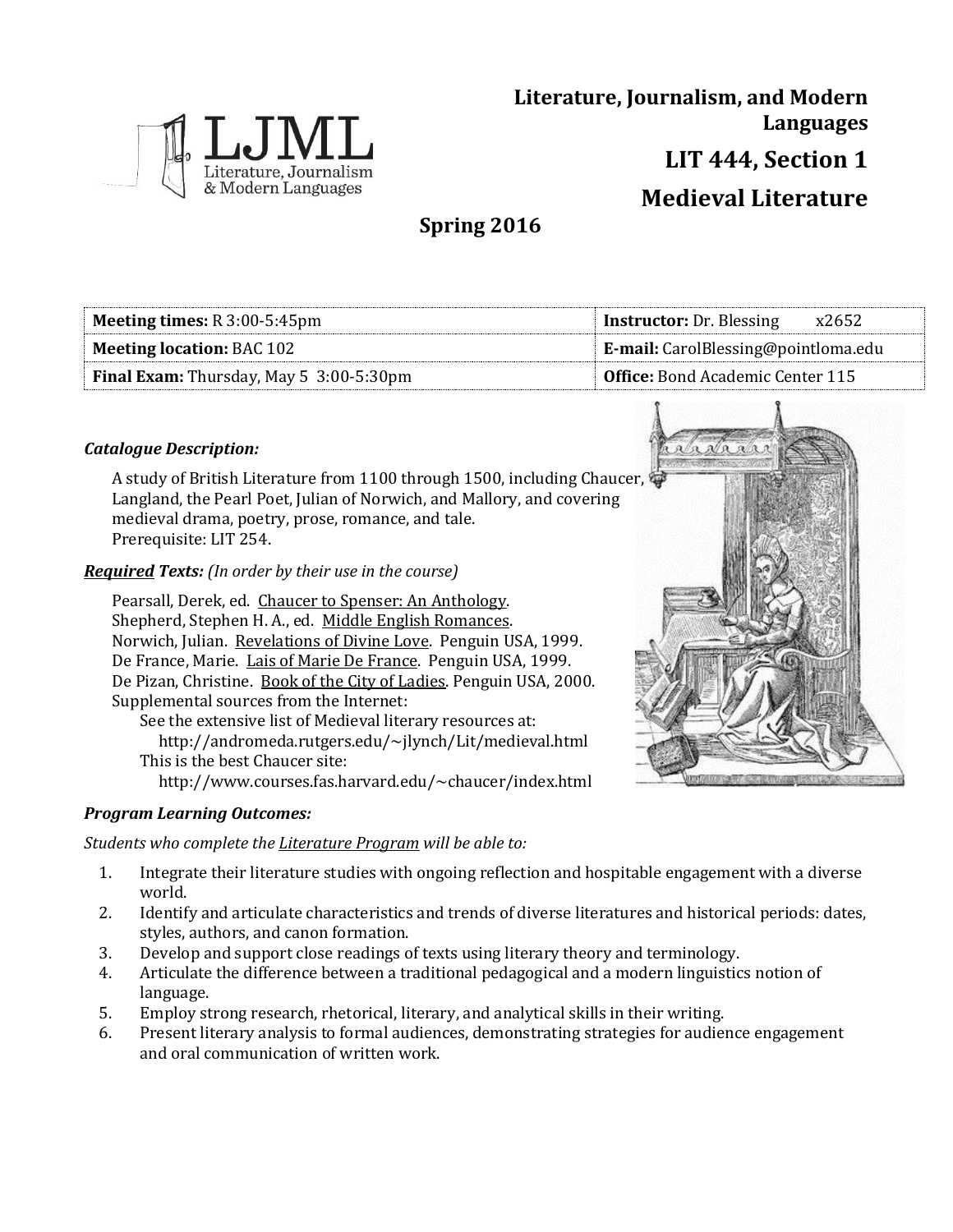# *Course Learning Outcomes:*

### *Students will be able to:*

- 1. Closely read and critically analyze texts in their original languages and/or in translation.
- 2. Recall, identify, and use fundamental concepts of literary study to read and discuss texts
	- a. Standard literary terminology
	- b. Modes/genres of literature
	- c. Elements of literary genres
	- d. Literary periods (dates, writers, characteristics, and important developments)
	- e. Contemporary critical approaches
	- f. Extra-literary research
- 3. Analyze the social, cultural, ethnic, gendered, and/or historical contexts of the works and their authors, and connect the texts with their own lives.
- 4. Create detailed and informed textual analysis of literary works employing secondary sources and applying concepts of literary study and literary theory.

# *Course Requirements:*

- Reading of all assignments by the assigned days (CLO 1)
- Quizzes, both written and oral, class exercises, homework (involving critical sources), and participation—15% (CLO 1, 2, 3, 4)
- Journals  $-15\%$  (CLO 1, 2, 3)
- Research Paper Prospectus—5% (CLO 4)
- Research Paper— $20\%$  (CLO 1, 2, 3, 4)
- Oral project (presented in class) $-10\%$ —Popular culture representations of the Middle Ages
- $\bullet$  Midterm exam  $-15\%$  (CLO 1, 2)
- Final exam  $-20\%$  (CLO 1, 2)

## *Journals:*

You will keep a weekly journal that includes your notes and thoughts on the readings, to be turned in as noted. Each entry is to be typed on an 8½" x 11" page.

The journal entry format is as follows:

DATE: TITLE: AUTHOR: GENRE: THEME(S): HISTORICAL AND SOCIAL CONTEXTS: NEW WORD FROM THE READING AND DEFINITION: YOUR REACTIONS TO THE READING: COMPARISON TO OTHER WORKS YOU HAVE READ: YOUR CRITICAL QUESTION ON THE WORK: YOUR HYPOTHESIS IN RESPONSE TO YOUR CRITICAL QUESTION:

## **Oral presentations—dates are indicated on the syllabus—sign-ups in class**

Each oral presentation will be 10 minutes long, and will focus on the representations of the Middle Age in later works and popular culture. How have works in this category influenced other works of literature, art, music, film, and pop culture?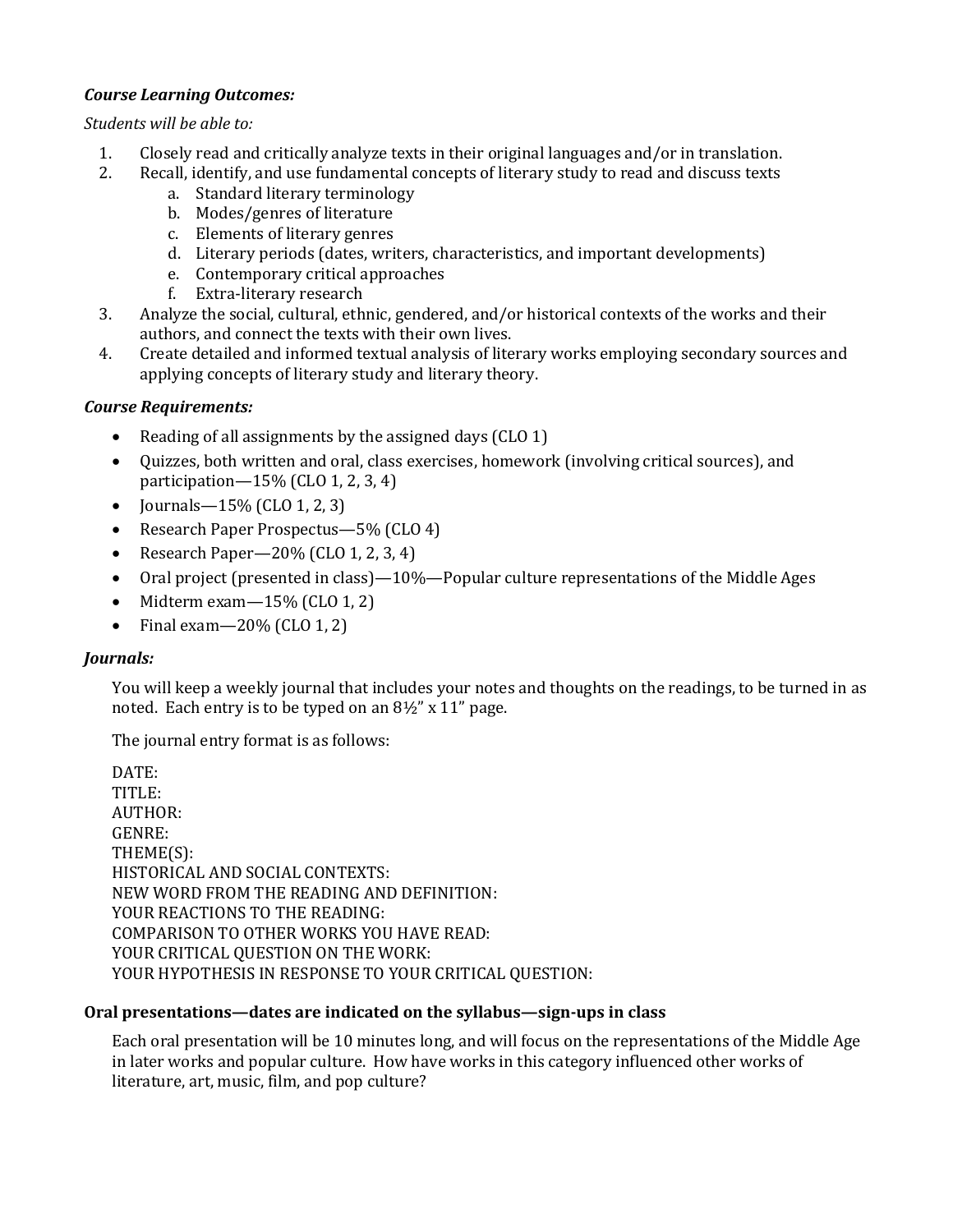You must do outside research for these projects—the point of the assignment is to bring **new information** to the class (as well as to have you learn more about the middle ages' effects on later cultures).

Use whatever audio/visual aids you wish. Example: Artwork, music, PowerPoint, film clips, YouTube, etc.

You must have a good handout for the class members, summarizing your findings, and including a list of at least three sources you used, documented in MLA format. Do **not** list our textbooks or sources such as Wikipedia. Use top-level resources, including books published by university presses, journal articles, and/or websites connected with universities, as well as the cultural works you locate.

### *Class Procedures:*

You will have a typed weekly journal entry due as indicated. The classes will be a combination of lecture and discussion. A number of resources on Medieval culture and literature are available via the web, and I will sometimes assign computer work or readings from our Ryan Library databases.

You will need to read many of the assignments in Middle English, but you may use translations or bilingual editions to help you. Many translations are available on-line. PLEASE raise in class any questions/problems you have with the readings.

### *Academic Honesty:*

Students should demonstrate academic honesty by doing original work and by giving appropriate credit to the ideas of others. Academic dishonesty is the act of presenting information, ideas, and/or concepts as one's own when in reality they are the results of another person's creativity and effort. A faculty member who believes a situation involving academic dishonesty has been detected may assign a failing grade for that assignment or examination, or, depending on the seriousness of the offense, for the course. Faculty should follow and students may appeal using the procedure in the university Catalog. See Academic Policies for definitions of kinds of academic dishonesty and for further policy information.

#### *Academic Accommodations:*

If you have a diagnosed disability, please contact PLNU's Disability Resource Center (DRC) within the first two weeks of class to demonstrate need and to register for accommodation by phone at 619-849-2486 or by e-mail at DRC@pointloma.edu. See Disability Resource Center for additional information.

#### *Attendance and Participation:*

Regular and punctual attendance at all classes is considered essential to optimum academic achievement. If the student is absent from more than 10 percent of class meetings, the faculty member can file a written report which may result in de-enrollment. If the absences exceed 20 percent, the student may be deenrolled without notice until the university drop date or, after that date, receive the appropriate grade for their work and participation. See Academic Policies in the Undergraduate Academic Catalog.

#### *Course Ground Rules:*

**Final Examinations:** Final Examinations are the culminating learning event in a course, and they are scheduled to take into account all the different courses and departments across the university. The exam schedule varies from year to year. The final examination schedule is posted on the Class Schedules site. You are expected to arrange your personal affairs to fit the examination schedule.

#### **Class Sessions, Preparation, Assignments, and Technology:**

a. If you wish to use your laptop during class, you may use the laptop only for note-taking, not checking email, Facebook, or other activities. If you are using an electronic reader for the text book (Kindle, Nook, etc.), please let me know and have no other "file" open on your reader other than the class text/reading.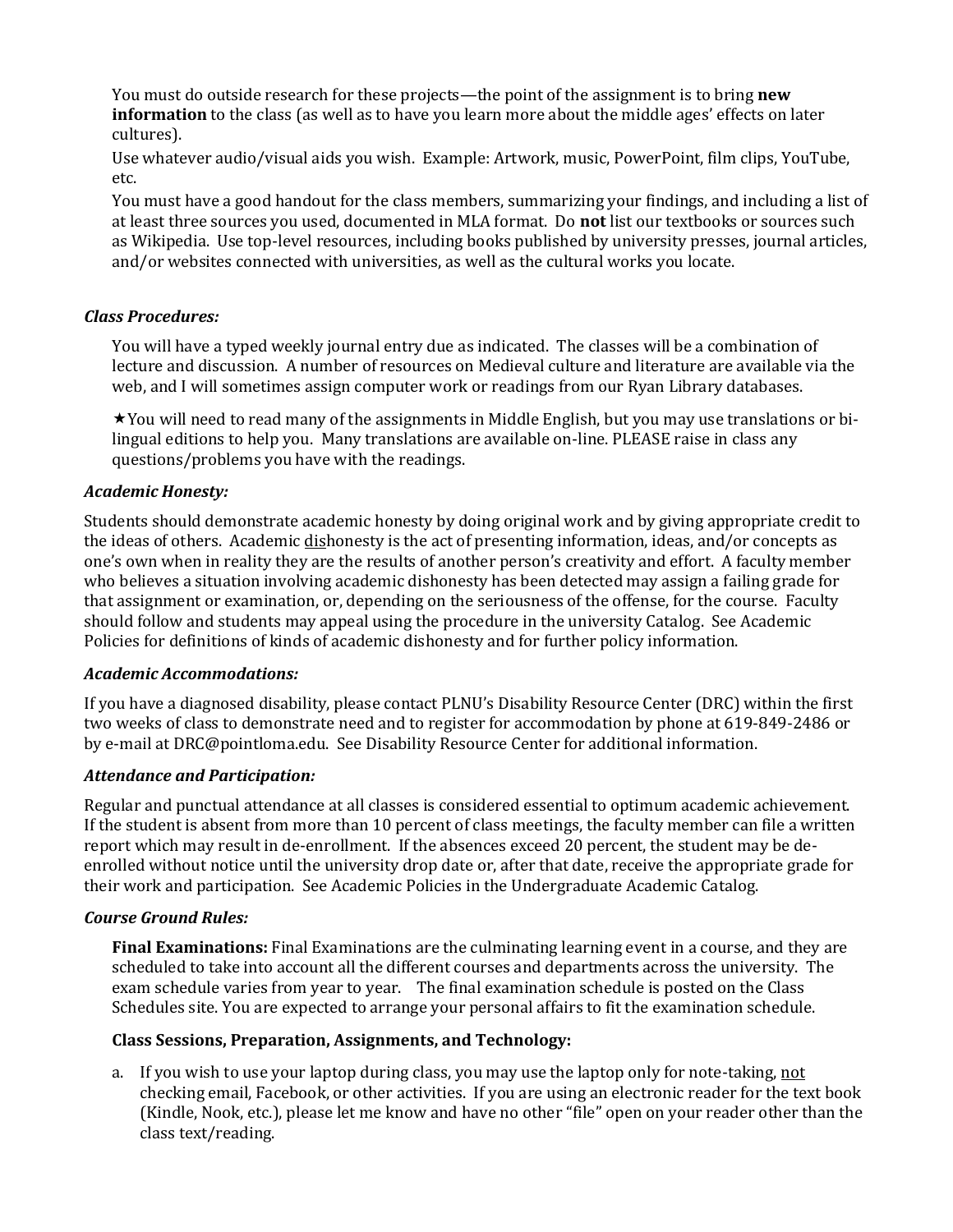### **b. All other electronics must be muted or turned off for the entire class period, including cell phones.**

- c. Completion of all assignments is required, and passing the course will be difficult without doing so. Readings and written responses must be prepared in advance of the date scheduled/due and of sufficient length and quality to meet the assignment's requirements and intents. Missed work (quizzes and written responses) may be made up only in truly extenuating circumstances and only if you and I have had a conversation about your situation.
- d. Late assignments will not be accepted either in person, by delivery, or in my mailbox (unless you and I have communicated prior to the deadline about extenuating circumstances). It is your responsibility to see to it that I receive your work.
- e. Always keep electronic copies of your work so that you can provide duplicate copies if you need to.

**Classroom Decorum:** Please manage your electronic devices appropriately and with consideration for others—see a&b above.

**Email and Canvas:** You are responsible for checking your PLNU email account and Canvas regularly for electronic messages from me (and sometimes from your classmates). You are fully accountable for all course material, announcements, communications that are distributed via email and Canvas; and I will send messages only to these sites. Please let me know if you encounter any technical problems with these sites.

**Maintaining Class Schedule Via Online Registration:** Students must maintain their class schedules. Should a student need arise to drop a course, they are responsible to drop the course (provided the drop date meets the stated calendar deadline established by the university) and to complete all necessary official forms (online or paper). Failing to attend and/or to complete required forms may result in a grade of F on the student's official transcript.

**Extenuating Situations and Grades:** No "Incomplete" grades will be assigned unless extenuating circumstances (e.g., death in the family, automobile accidents, hospitalization) prevail. If you find yourself in such a situation, please contact me immediately and submit any necessary and valid documents to help clarify and document your situation (e.g., doctor's letter on letterhead, funeral service program, police report, etc.).

Your oral participation makes the class more interesting for everyone and will positively affect your grade. Ask questions you have from the reading.

No Cliff's Notes, Barron's Notes, Spark Notes or similar guides are to be used for papers, brought to class, or used as a substitute for the reading.

**Inclusive Language:** Because the Literature, Journalism, and Modern Language department recognizes the power of language, all public language used in this course, including written and spoken discourse, be inclusive. This standard is also outlined by all major academic style guides, including MLA, APA, and Chicago, and is the norm in university-level work.

### **Additional department and university policies that govern the course are located in an electronic file in the Canvas portion of the course**.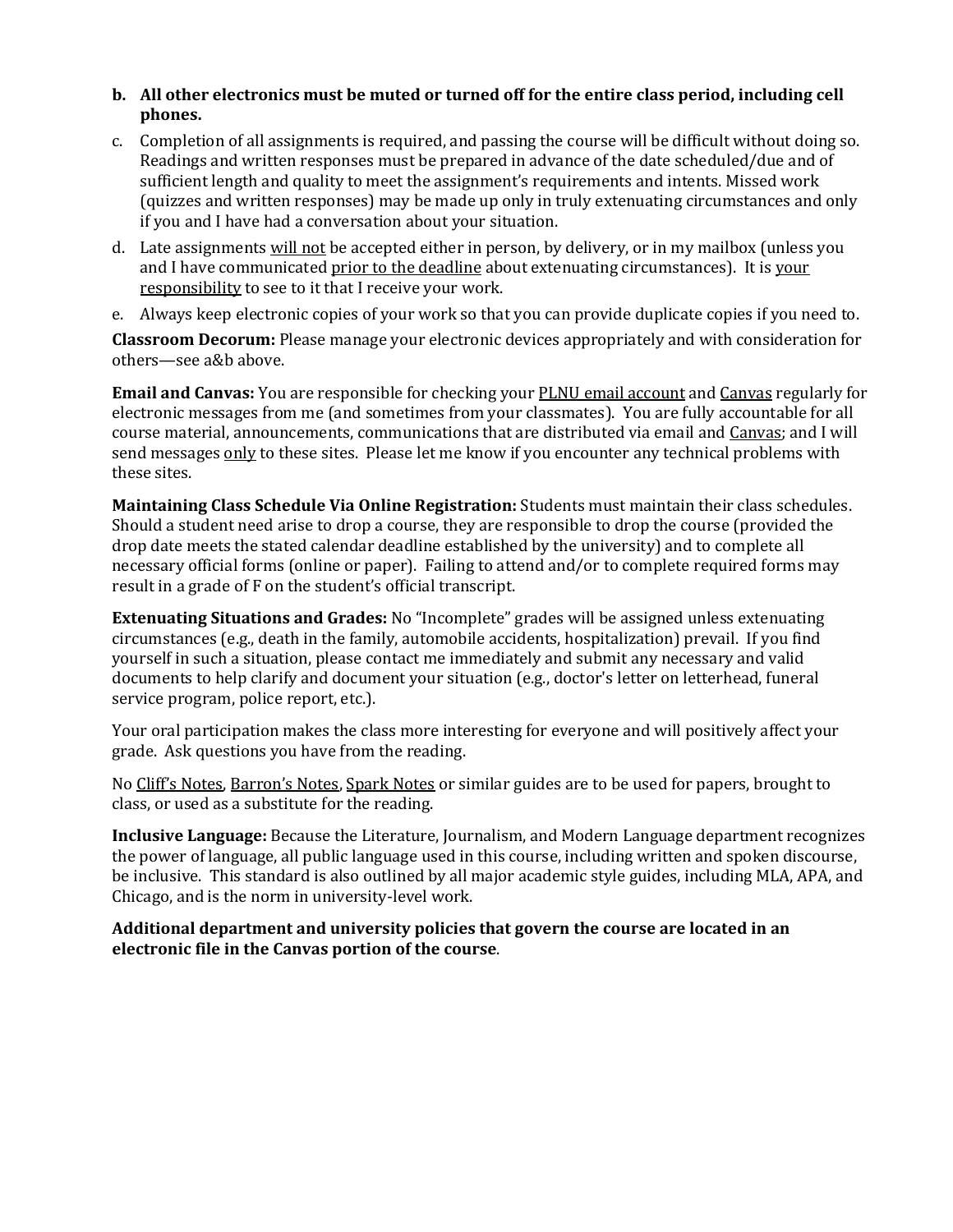# *Class Schedule - Complete all readings by the assigned day*

| Jan. 14    | Read-Pearsall "Introduction" pp. xv-xviii, and Shepherd "Reading Middle English" pp. xv-xx<br>Skim also "Misconceptions about the Middle Ages," online text,<br>http://www.the-orb.net/non_spec/missteps/misindex.htm, especially the section on<br>laughter |
|------------|--------------------------------------------------------------------------------------------------------------------------------------------------------------------------------------------------------------------------------------------------------------|
|            | <b>Course Introduction</b><br>"Ballade de Bon Conseil"                                                                                                                                                                                                       |
|            | Class-Historical Backgrounds, pronunciation work                                                                                                                                                                                                             |
|            | <b>Chaucer Unit-Pearsall Text</b>                                                                                                                                                                                                                            |
| Jan. 21    | Read—Chaucer: 1-2; Canterbury Tales "General Prologue"—79-99 and "Miller's Prologue<br>and Tale" pp. 99-115<br>Class—Journal #1; Chaucer discussion: genre and character; social contexts, humor                                                             |
| Jan. 28    | Read—"The Wife of Bath's Prologue and Tale" pp. 116-143 and "The Franklin's Prologue<br>and Tale" pp. 144-163<br>Class—Journal #2; Discussion of Medieval women, "trouth," and Breton Romance                                                                |
| Feb. 4     | Read—"The Pardoner's Prologue and Tale" pp. 164-177 and "The Knight's Tale"—Handout<br>Class—Journal #3; Discussion of Medieval institutions: the Church and Knighthood                                                                                      |
|            | <b>Romance Unit-Shepherd Text</b>                                                                                                                                                                                                                            |
| Feb. 11    | Read essay on Havelok, pp. 315-319, and Havelok pp. 3-74<br>Class-Journal #4; Introduction to Romance and Havelok                                                                                                                                            |
| Feb. 18    | Read "Sir Orfeo" pp. 174-190 and essay on Romance, "The Knight Sets Forth," pp. 411-427<br>Class-Journal #5; Discussion of Fairies in the middle ages; Romances, continued                                                                                   |
| Feb. 25    | Read-Marie de France<br>Class—Journal #6; Discussion of marriage and gender in the female versions of Romance                                                                                                                                                |
| Mar. 3     | <b>Midterm Exam</b>                                                                                                                                                                                                                                          |
| Mar. 7-11  | <b>No Classes—Spring Break</b>                                                                                                                                                                                                                               |
| Mar. 17    | Read Ywain and Gawain pp. 75-173<br>Class-Journal #7; Fantasy elements and the importance of courtly love                                                                                                                                                    |
| Mar. 24-28 | No Classes-Easter Break                                                                                                                                                                                                                                      |
| Mar. 31    | Read Sir Gawain and the Green Knight pp. 234-265 and "The Alliterative Morte Darthur" pp.<br>304-307 in Pearsall<br>Class—Journal #8; Discussion of religious lessons and the Arthurian myth                                                                 |
| Apr. 7     | Read Morte D'Arthure pp. 431-464 in Pearsall<br>Class—Journal #9; Discussion of the Arthurian myth and the waning of Knighthood<br>Bring in/discuss Arthurian resources<br><b>Research Paper Prospectus DUE</b>                                              |
|            | <b>Religious Writings Unit-Pearsall Text</b>                                                                                                                                                                                                                 |
| Apr. 14    | Read The Cloud of Unknowing pp. 292-296, The Mirror of the Blessed Life of Jesus Christ pp.                                                                                                                                                                  |

313-318, and Julian of Norwich *The Revelations of Divine Love*, selections